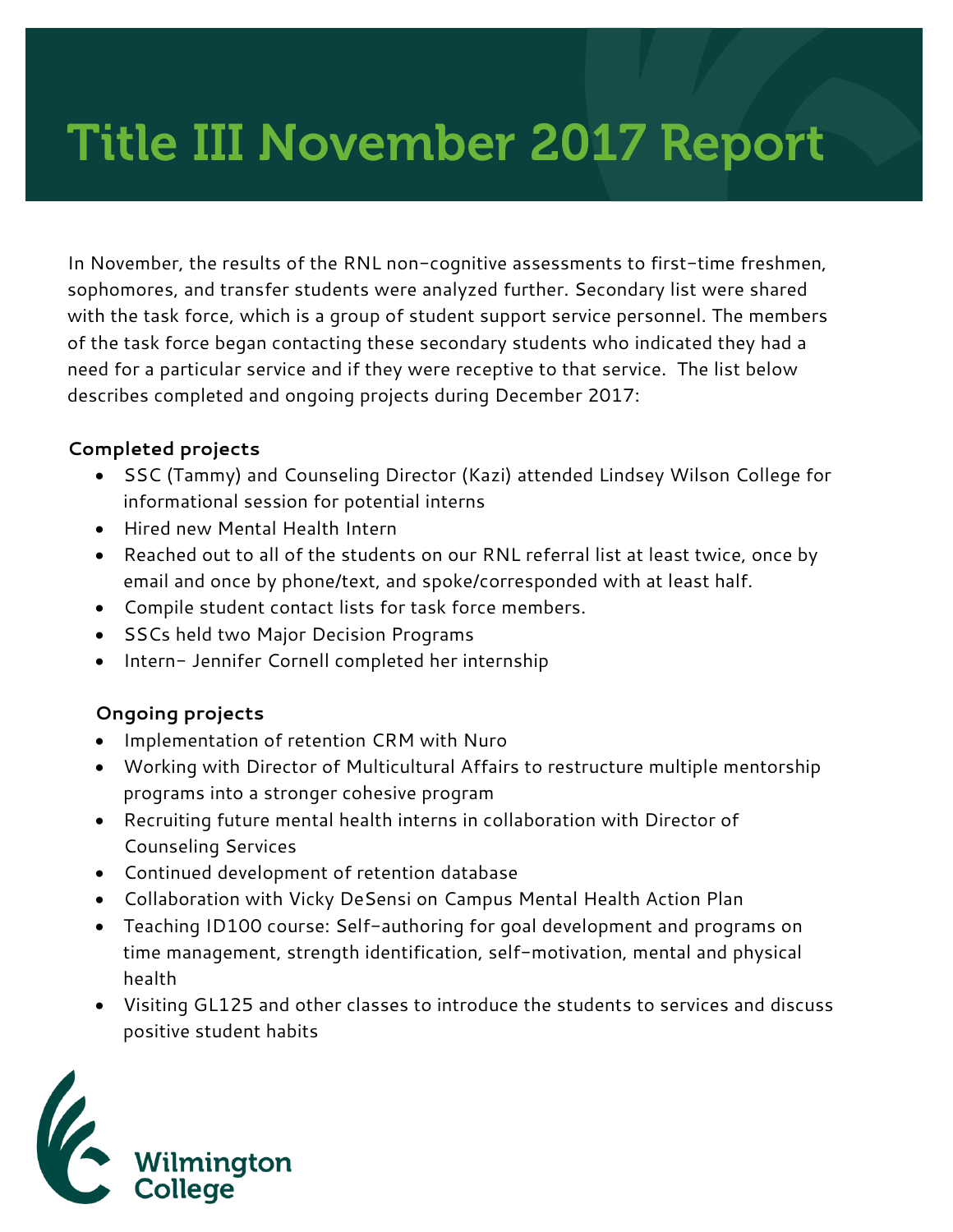- Management of student academic referral system to identify students with issues.
	- o Complete downloads and outreach 2ce weekly
	- o Follow up with calls/texts if no email response
	- o Serious referrals (not just one low test for example) track student down
- Calling and texting all students with progress report referrals who have not been in touch or made an appointment yet.
- Supervision of mentors and connecting potential mentees to mentors.
- Teach ID100 course: Self-Authoring for goal development and programs on time management, strength identification, self-motivation, mental and physical health.
- Outreach to recruit future mental health interns, in collaboration with Kazi.
- Collaboration with Disability Services, SRC, and Office of Diversity and Inclusion to refer students effectively.
- Student staffed evening drop in hour in Student Success Lounge.
- Parents/Families receiving notification of academic calendar through remind.com
- Planning programming for the remaining of the term and next semester, following brainstorming activity with retention programming committee.
	- o Outreach to faculty re: a Major Information night
- WISE students working with us on a video project for small videos on key student questions that we can post on the app and/or website.

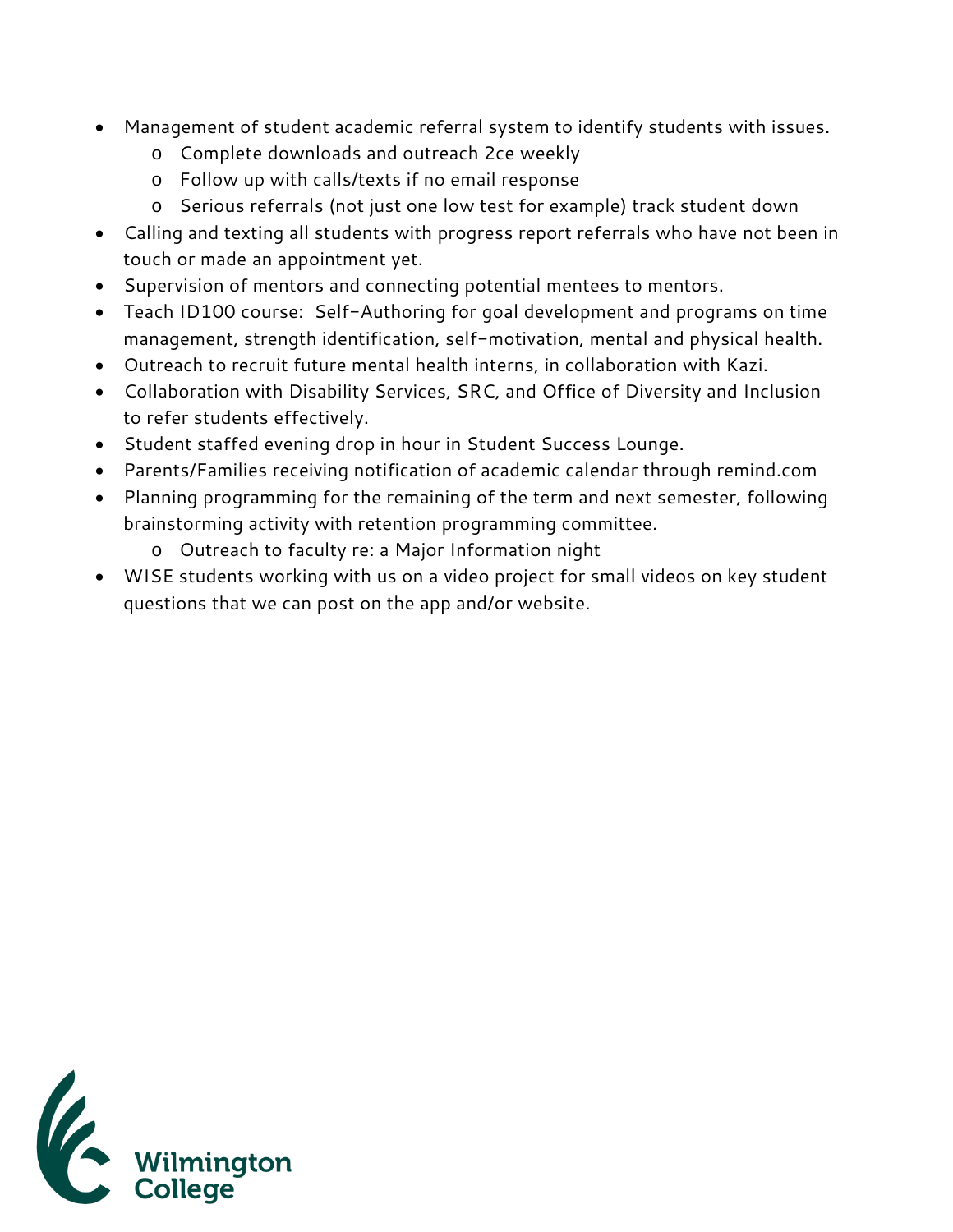## **Student Contact Update: Student Success Coaches**

In November, the Student Success Coaches continued meeting with students on probation. There was a decrease in the amount of students seen in November. Below are concern areas for students seen by the SSCs.

| <b>Method of Contact</b>            | #  |
|-------------------------------------|----|
| Email                               | 4  |
| In person                           | 83 |
| Other                               | 2  |
| <b>Phone Call</b>                   | 3  |
|                                     |    |
| <b>Reason for Contact</b>           |    |
| Academic Progress Report            | Ω  |
| Academic Referral                   | 18 |
| Advising Problem/Scheduling         | 11 |
| Probation                           | 13 |
| WD/LOA                              | 14 |
| Other                               | 36 |
|                                     |    |
| <b>Number of Students Contacted</b> |    |
| Duplicated                          | 92 |
| Unduplicated                        | 77 |